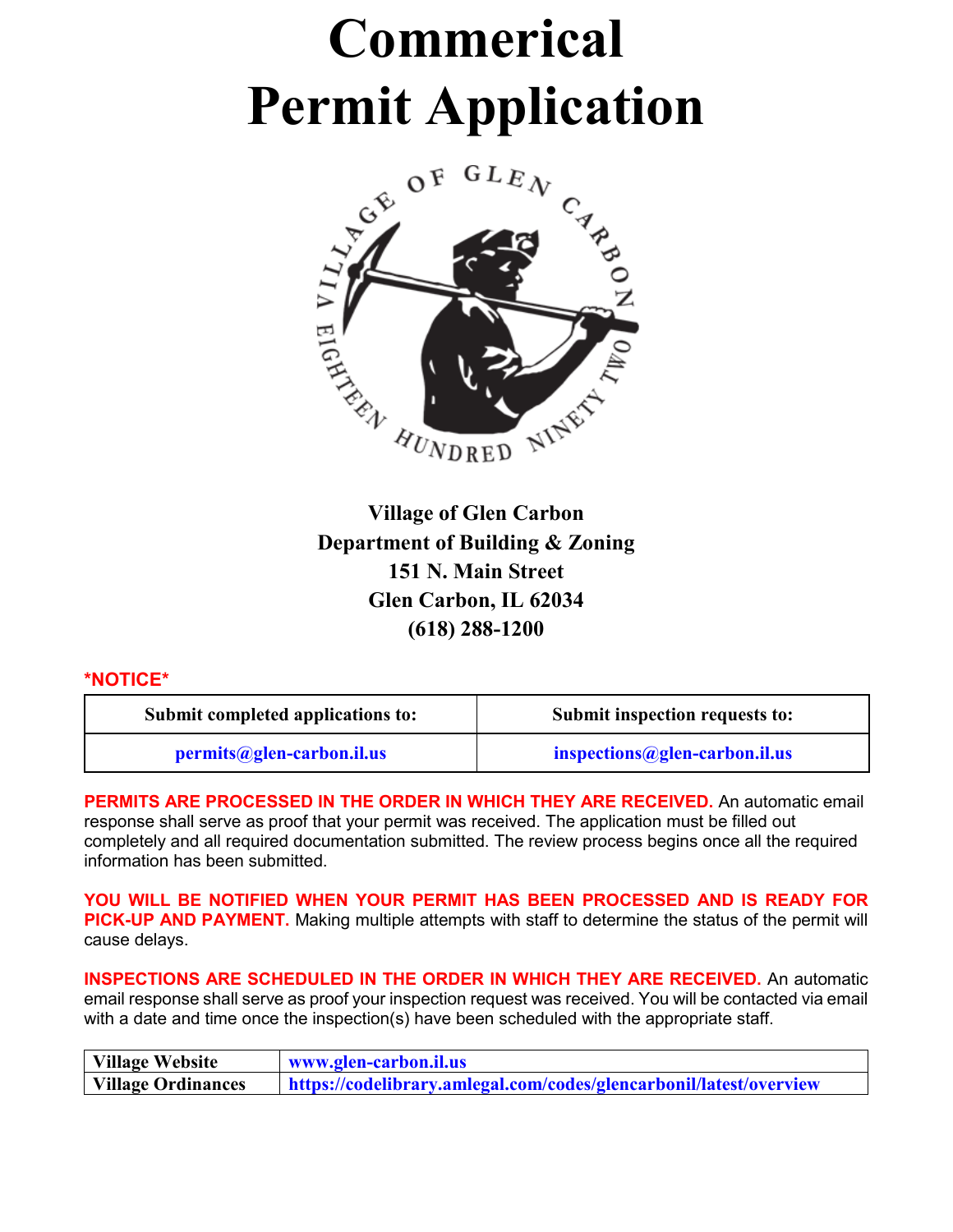#### **INFORMATION PAGE**

- **1.** The codes adopted by the Village of Glen Carbon:
	- A) 2012 International Building Code
	- B) 2005 National Electrical Code
	- C) 2003 International Mechanical Code
	- D) Current Illinois State Plumbing Code
	- E) Current Illinois International Energy Conservation Code
	- F) Current Illinois Accessibility Code
	- G) 2003 Fuel Gas Code
- **2**. Complete application all information must be completely filled out or application will be returned.
- **3.** Application submittals (Both email AND hard copy required):

**Email** one (1) electronic pdf copy of application and information to permits@glen-carbon.il.us

**AND** submit one (1) hard copy of application and information to Village Hall

Construction plans **must be** signed and sealed by an Illinois Licensed Register Professional Architect including COM Check evaluation forms.

- 4. To **schedule inspections** email: inspections@glen-carbon.il.us
- **5.** Submit Building Permit Plan Check List and Statement of Compliance.

#### **6. Type NM, NM C and NMS cable (Romex) is not approved f or installation in any commercial structure. Type M C (Metal Clad) and AC (Armored Cable) are approved for use in commercial structures, with the following exceptions:**

Hazardous use groups and the exceptions listed in the 2005 NEC Medical use occupancies. Type M C and AC cable maybe used for lighting whips not to exceed 6' in Medical use occupancies.

- **7**. G.C.F.L receptacles are required f or installation on commercial applications. Commercial kitchens ALL 125v single phase 15 and 20 amp, must be protected. Bathrooms, rooftop and exterior use receptacles accessible to the public must be protected.
- **8**. At the time of the "footing pre-pour inspection" a GROUNDIN G ELECTRODE will be in place. A Grounding Electrode consists of one of the following: a bare section of rebar, a zinc coated rod or a #4 AWG copper wire of twenty foot or greater in length. The grounding electrode must be suspended to 2" from the bottom of the footing. The grounding electrode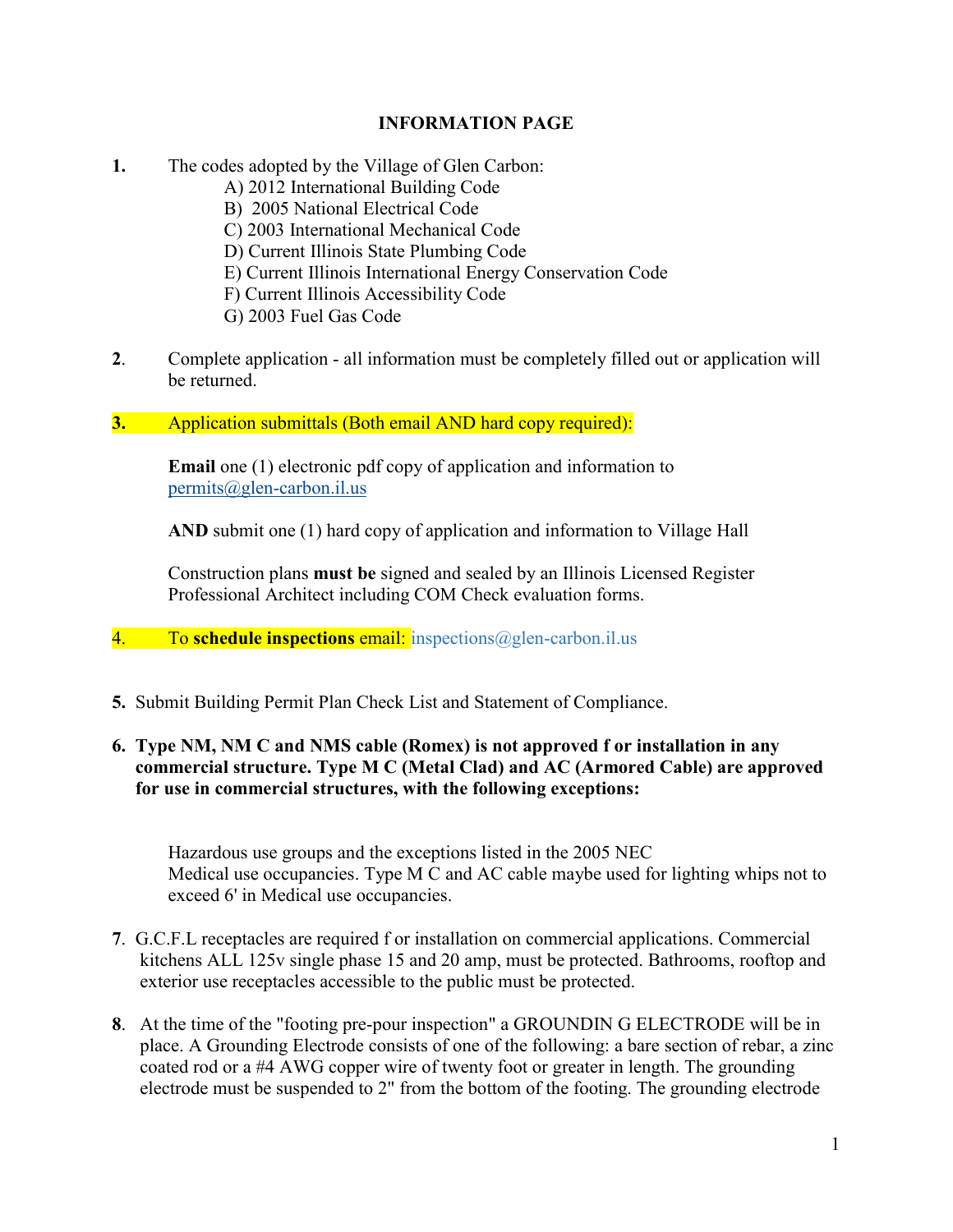must be bonded to a ground rod The ground rod bonding the grounding electrode may be installed at the time of the pre-pour. The connection to the grounding electrode to a #4A WG copper wire will be made with an app roved connector, suitable f or direct bury. If a ground rod is not in place and bonded to the grounding electrode at the time of the footing pre- pour inspection, enough #4A WG cooper wire must be in place and connected to the later date.

- **9**. A receptacle is required within 25' of A.C. furnace and refrigeration equipment f or servicing.
- **10**. Permit must remain visible, accessible and kept in good condition
- **11**. Temporary restroom and hand washing facilities must be present.
- **12**. Dumpsters and temporary restroom facilities cannot be placed on streets.
- **13**. Commercial vehicles, trailers and equipment cannot be parked on the street overnight.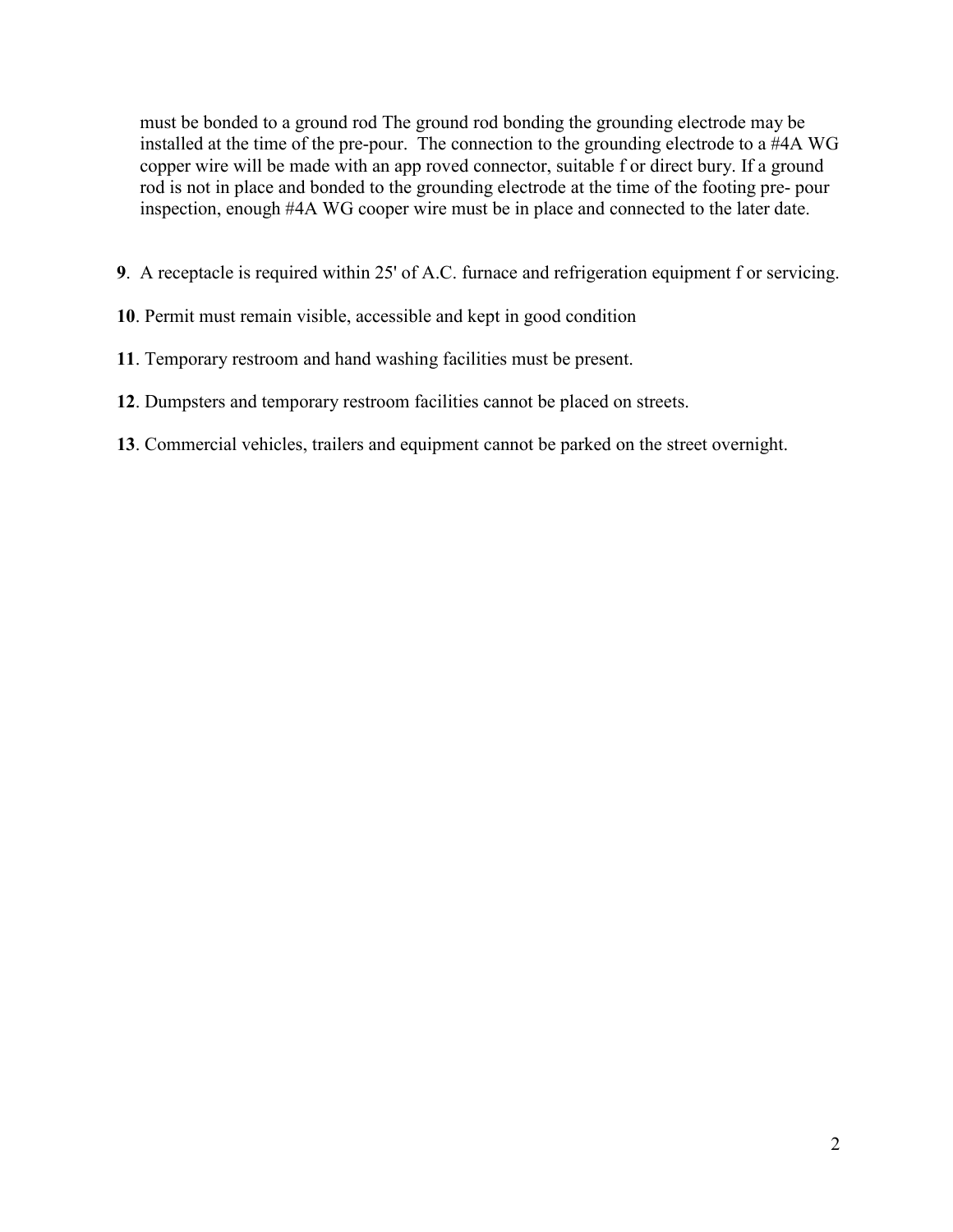#### VILLAGE OF GLEN CARBON APPLICATION FOR COMMERICAL BUILDNG PERMIT

| Date <b>Example 2018</b> 2011 2011 2012 2014 2016 2016                         |                                                   |                                              |
|--------------------------------------------------------------------------------|---------------------------------------------------|----------------------------------------------|
|                                                                                |                                                   |                                              |
| Subdivision Block No. Lot No.                                                  |                                                   |                                              |
| Square Footage of Lot Property Identification No.                              |                                                   |                                              |
|                                                                                |                                                   |                                              |
| <b>OWNERSHIP</b>                                                               |                                                   |                                              |
| Private (individual, corporation, nonprofit, institution, etc)                 |                                                   |                                              |
| Public (Federal, State or local government)                                    |                                                   |                                              |
| <b>TYPE OF IMPROVEMENT</b>                                                     |                                                   |                                              |
| New Building<br>Addition<br>Alteration<br>Repair, Replacement<br>Electric only | Commercial<br>Industrial<br>Office/Prof.<br>Other |                                              |
| Building                                                                       | Plumbing                                          |                                              |
| Type of Construction                                                           |                                                   | $W.C.$ Sinks                                 |
| Stories Width Depth                                                            |                                                   |                                              |
| Lavatory_____________ Water Heater_________                                    |                                                   | Showers Disposal                             |
| Total Bldg. Area                                                               |                                                   | Floor Drains                                 |
|                                                                                |                                                   | Water Service Size                           |
| Basement: None________ Unfinished_________                                     |                                                   | Urinals Drinking Fountains                   |
| Finished Area                                                                  |                                                   | Service Sinks Boiler                         |
| Garage                                                                         |                                                   | Roof Drain________ Sump_______ Ejector______ |
| Carport Parking Lot Area                                                       |                                                   | Laundry Specialty Fixtures                   |
| Number of Parking Spaces: Enclosed                                             | Water Meter Size                                  |                                              |
| Outdoors________                                                               |                                                   | Backflow Protection                          |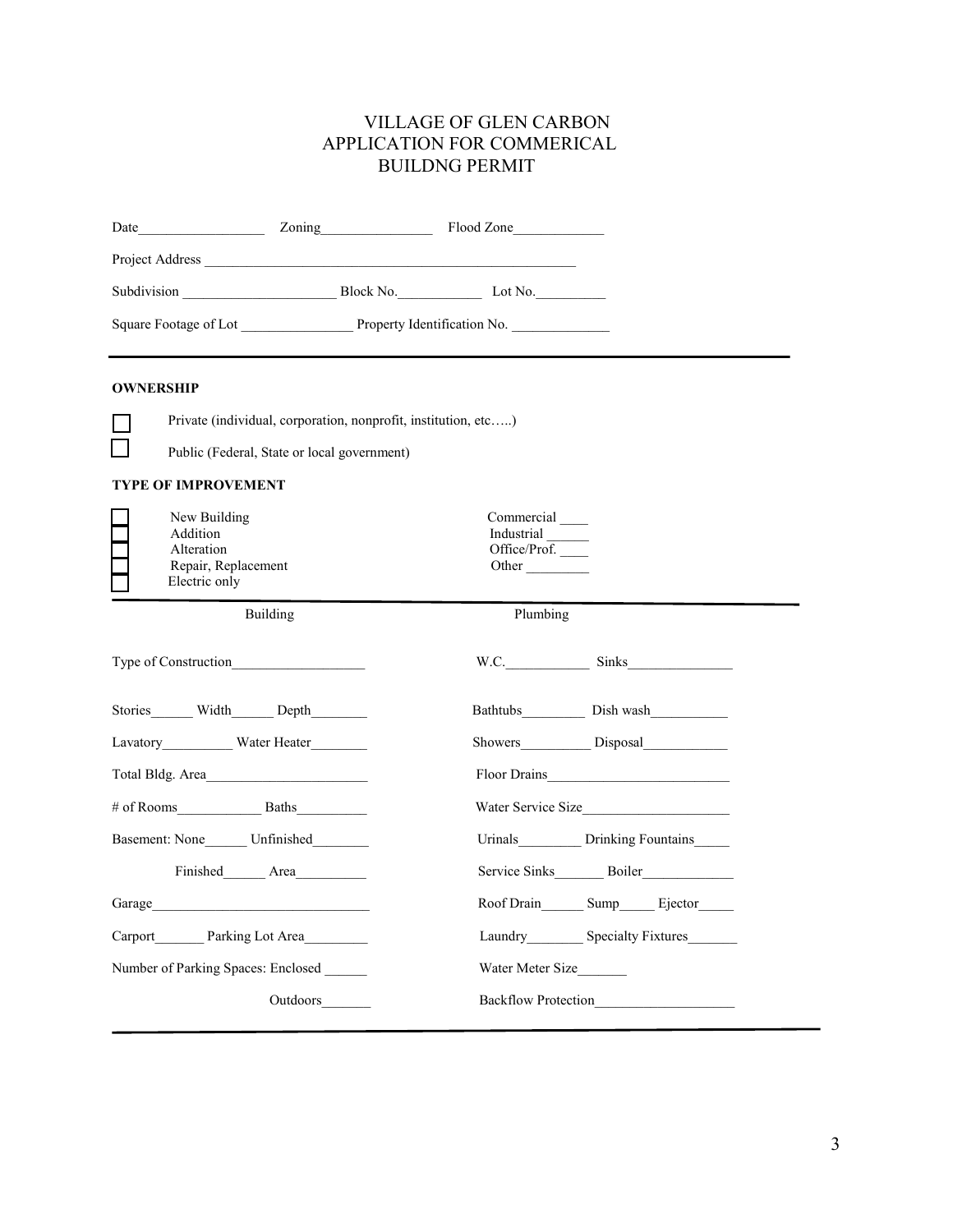| Electrical<br>Mechanical             |                                                                                                                      |                                                   |                |
|--------------------------------------|----------------------------------------------------------------------------------------------------------------------|---------------------------------------------------|----------------|
| Service                              | Heat:                                                                                                                |                                                   |                |
|                                      |                                                                                                                      | Quantity Type BTU                                 |                |
|                                      |                                                                                                                      | Flue Fuel Line Size                               |                |
| Dishwasher_______ Disposal_______    |                                                                                                                      |                                                   |                |
| Range Oven                           | Water Heater:                                                                                                        |                                                   |                |
|                                      |                                                                                                                      | Quantity Type BTU                                 |                |
| Sub Panel________ Transformers______ |                                                                                                                      | Flue Gallons                                      |                |
| Communication Alarm                  | A.C.:                                                                                                                |                                                   |                |
| Elect. Heat Total KW                 |                                                                                                                      | Type _________ Seer___________ Fresh Air_________ |                |
|                                      |                                                                                                                      | Total Tons ______ Specialty Items _____ Qty.      |                |
|                                      |                                                                                                                      |                                                   |                |
| <b>Contractors Name</b><br>Concrete  | Phone Number                                                                                                         | Date                                              | License Number |
| Builder/Framer                       |                                                                                                                      |                                                   |                |
| Electrical                           |                                                                                                                      |                                                   |                |
| Plumbing                             |                                                                                                                      |                                                   |                |
| Mechanical                           |                                                                                                                      |                                                   |                |
| Other                                |                                                                                                                      |                                                   |                |
| <b>DIMENSIONS</b>                    |                                                                                                                      |                                                   |                |
| Number of Stories                    |                                                                                                                      |                                                   |                |
|                                      |                                                                                                                      |                                                   |                |
| Land Total Area Square Footage       | <u> 2000 - 2000 - 2000 - 2000 - 2000 - 2000 - 2000 - 2000 - 2000 - 2000 - 2000 - 2000 - 2000 - 2000 - 2000 - 200</u> |                                                   |                |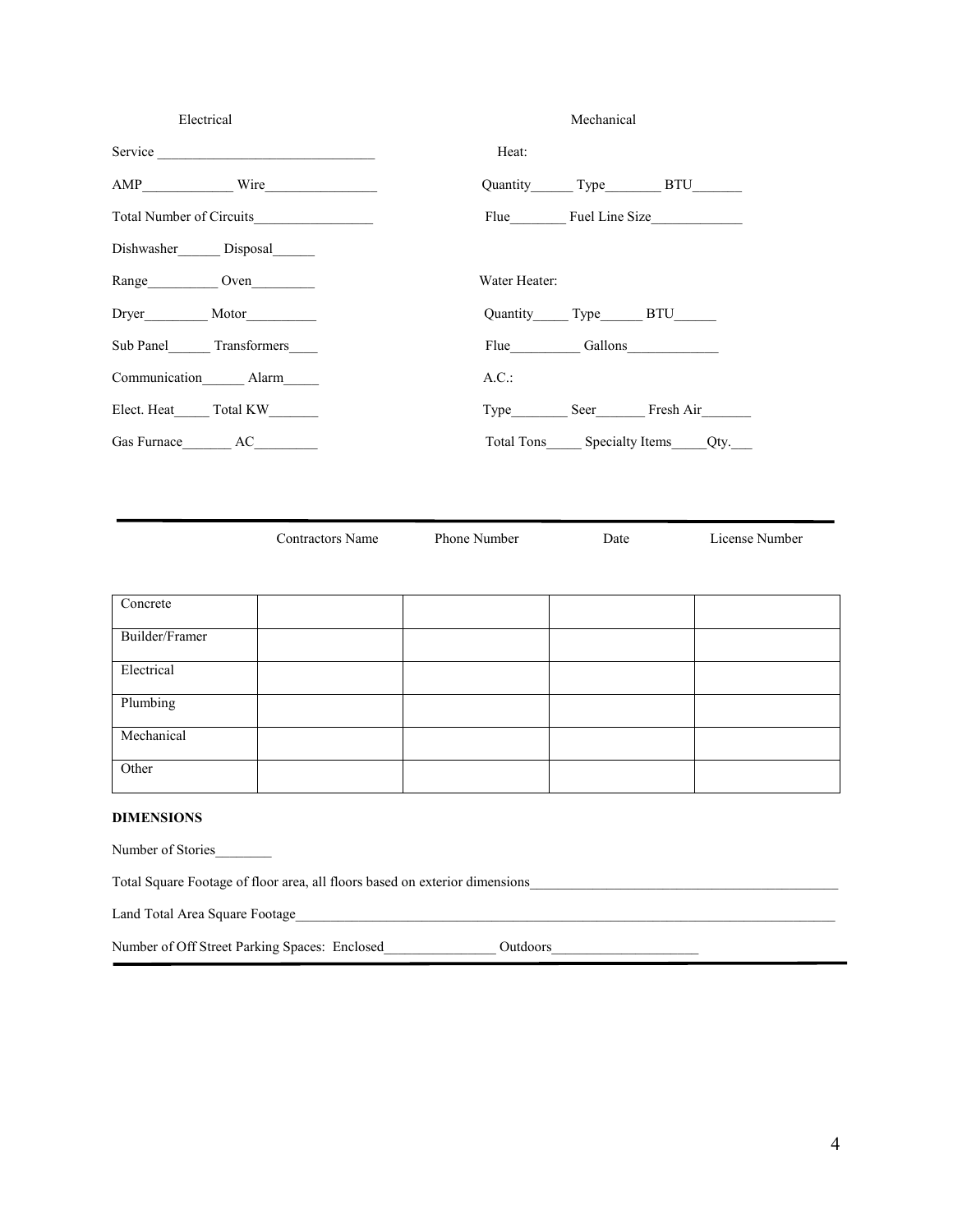**COST** (omit cents)

| <b>COST</b> (omit cents)                            | Non-residential – describe in detail                                            |
|-----------------------------------------------------|---------------------------------------------------------------------------------|
| Cost of Improvements                                | proposed use of buildings, e.g.                                                 |
| To be installed but not included in the above costs | food processing plant, machine<br>shop, laundry building $\omega$ hospital      |
| Electrical<br>a)                                    | elementary school, parking garage                                               |
| Plumbing<br>b)                                      | \$<br>for department store, rental office<br>building, office building $(a)$ an |
| Heating/Air Conditioning<br>c)                      | industrial plant. If use of existing                                            |
| Other (elevator, etc.)<br>d)                        | building is being changed, enter<br>the purpose.                                |
| TOTAL COST OF IMPROVEMENT                           |                                                                                 |
|                                                     |                                                                                 |
|                                                     |                                                                                 |
|                                                     |                                                                                 |
|                                                     |                                                                                 |

| Owner |                  |
|-------|------------------|
|       | Address          |
|       |                  |
|       | Telephone        |
|       |                  |
|       |                  |
|       |                  |
|       |                  |
|       |                  |
|       |                  |
|       | City, State, Zip |
|       | Telephone Mobile |
|       | E-mail address   |
|       |                  |

#### **PLEASE SEE NEXT PAGE FOR COMPLETION OF APPLICATION**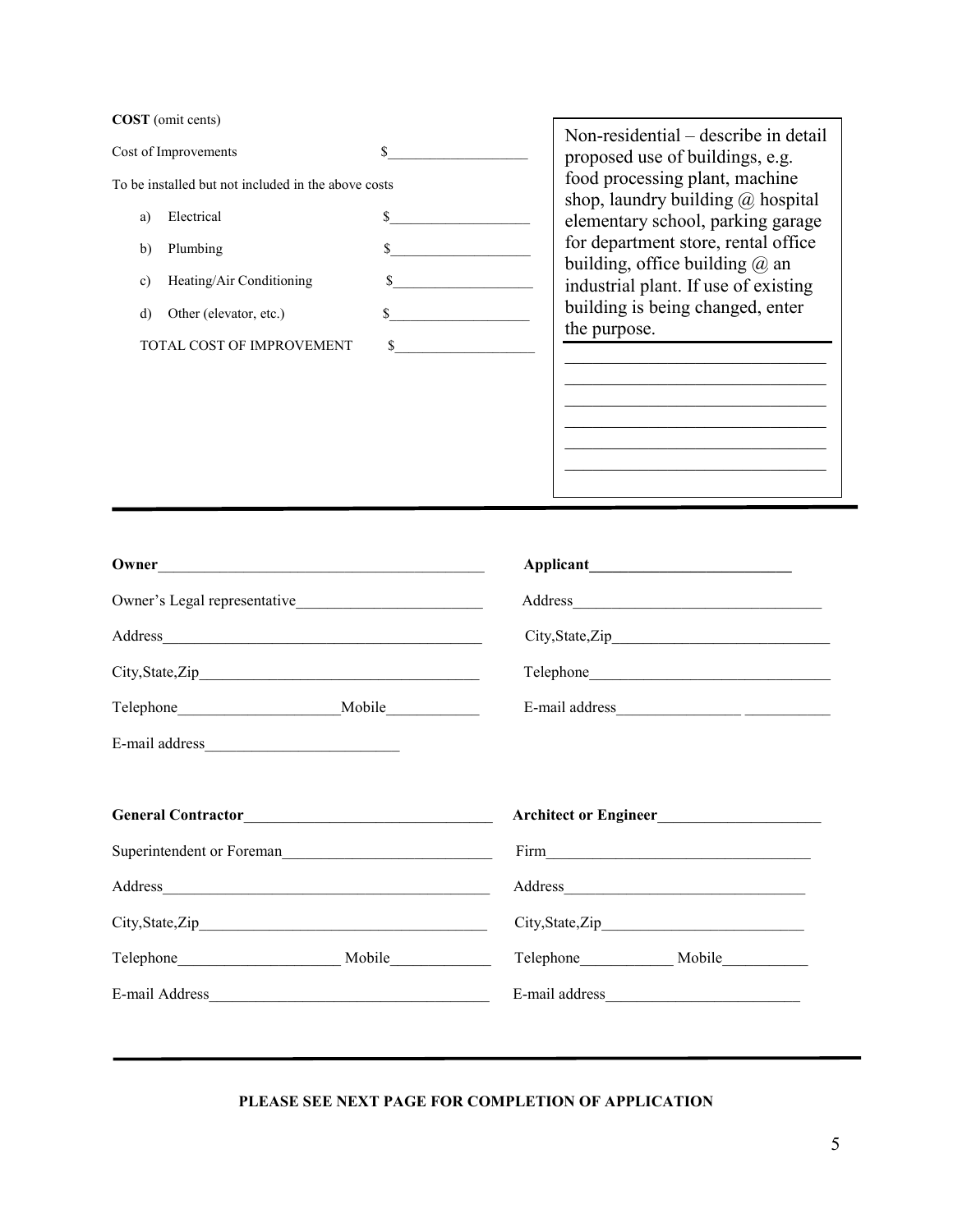**DRIVEWAY, SIDEWALK & PARKING LOT STATEMENT**

**The owner and/or builder/developer with consultation of a qualified professional engineer will insure adequate compaction of grades under sidewalks, driveways and/or parking lots when installed over public road right-of-way and easements. The Village of Glen Carbon assumes no responsibility for any settlement or pavement damage and the owner and/or builder/developer hereby agrees to hold the Village of Glen Carbon harmless from any future costs or maintenance of said sidewalks, driveways and/or parking lots.**

**\_\_\_\_\_\_\_\_\_\_\_\_\_\_\_\_\_\_\_\_\_\_\_\_\_\_\_\_\_\_\_\_ \_\_\_\_\_\_\_\_\_\_\_\_\_\_\_\_\_\_\_\_\_\_\_\_\_\_\_\_\_\_\_\_**

#### **OWNER BUILDER/DEVELOPER**

THE OWNER IF THIS STRUCTURE AND THE UNDERSIGNED AGREE TO CONFORM TO ALL APPLICABLE LAWS OF THIS JURSIDICTION AND AGREE NOT TO ALLOW ANY PERSON OR PERSONS TO USE OR OCCUPY THE ABOVE STRUCTURE BEFORE A FINAL INSPECTION HAS BEEN MADE AND APPROVED AND A CERTIFICATE OF USE AND OCCUPNACY HAS BEEN ISSUED FOR THIS STRUCTURE. **"IT IS THE APPLICANTS RESPONSIBILITY TO COMPLY WITH ANY SUBDIVISION COVENANTS AND RESTRICTIONS WHICH MAY ALSO APPLY TO YOUR PROPOSED CONSTRUCTION."**

Date Signature of Owner or Legal Representative

**\_\_\_\_\_\_\_\_\_\_\_\_\_\_\_\_\_\_ \_\_\_\_\_\_\_\_\_\_\_\_\_\_\_\_\_\_\_\_\_\_\_\_\_\_\_\_\_\_\_\_\_\_\_\_\_\_\_\_\_\_**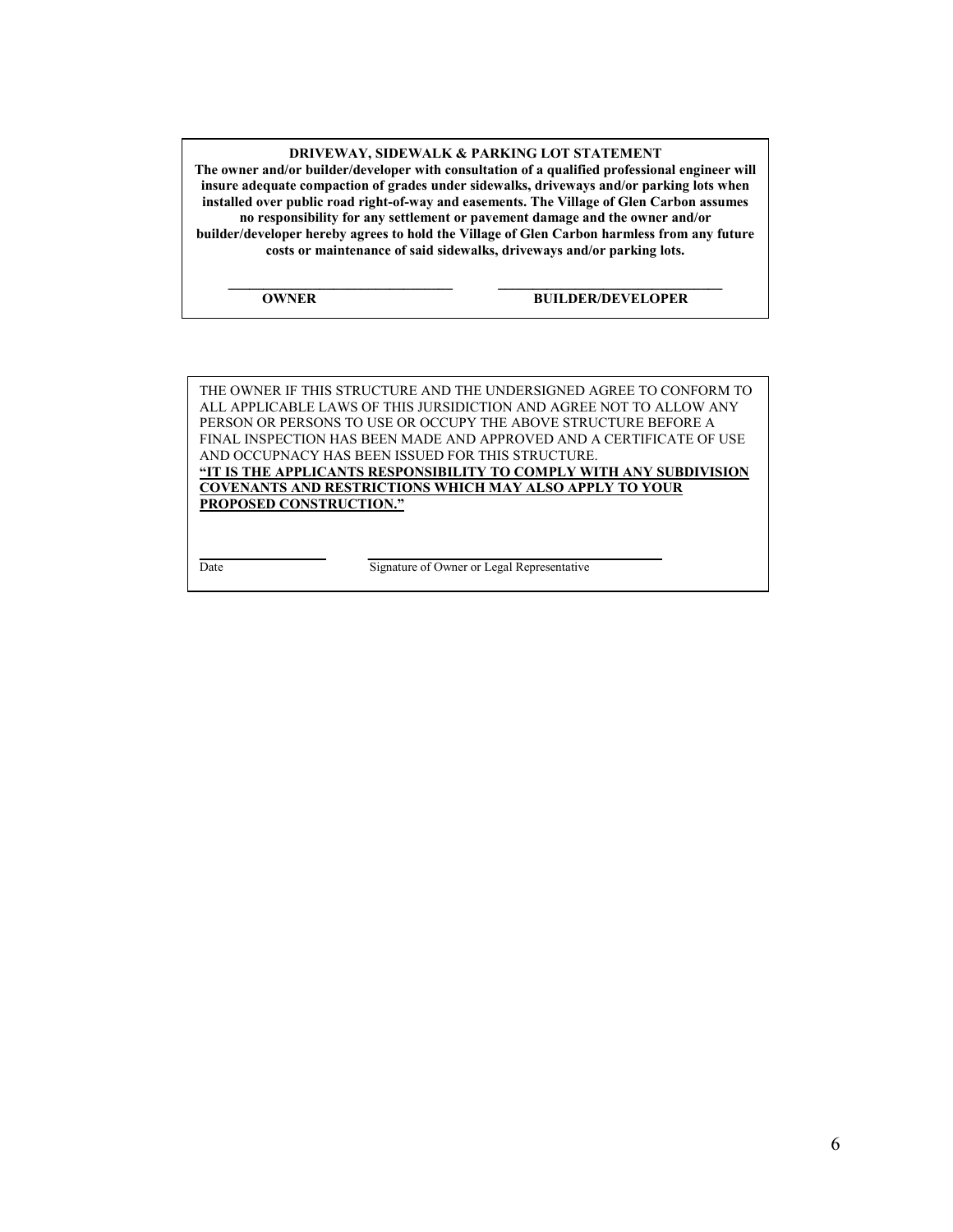

### **Glen Carbon Building & Zoning Department**

ADDITIONAL BUILDING PERMIT INFORMATION

|    | 1) NAME OF BUSINESS:                                                                                                                                                                                                           |
|----|--------------------------------------------------------------------------------------------------------------------------------------------------------------------------------------------------------------------------------|
|    | A. NATURE OF BUSINESS:                                                                                                                                                                                                         |
|    | B. SIC CODE CLASSIFICATION:                                                                                                                                                                                                    |
| 2) |                                                                                                                                                                                                                                |
|    | A. PREVIOUS LOCATION/S:                                                                                                                                                                                                        |
|    |                                                                                                                                                                                                                                |
|    |                                                                                                                                                                                                                                |
| 3) | SERVICES PROVIDED: NORTH SERVICES PROVIDED:                                                                                                                                                                                    |
| 4) |                                                                                                                                                                                                                                |
| 5) | EXISTINGZONING CLASSIFICATION FOR PROPOSED LOCATION:____________________________                                                                                                                                               |
| 6) | NUMBER OF EMPLOYEES: University of the Second Property of the Second Property of the Second Property of the Second Property of the Second Property of the Second Property of the Second Property of the Second Property of the |
| 7) |                                                                                                                                                                                                                                |
|    |                                                                                                                                                                                                                                |
|    |                                                                                                                                                                                                                                |
|    |                                                                                                                                                                                                                                |
| 8) | ADDITIONAL BUSINESS PARTNERS/OWNERS (if different than above)                                                                                                                                                                  |
|    | NAME:                                                                                                                                                                                                                          |
|    |                                                                                                                                                                                                                                |
|    |                                                                                                                                                                                                                                |
|    | E-MAIL:<br><u> 1989 - Johann Barn, mars ann an t-Amhain an t-Amhain an t-Amhain an t-Amhain an t-Amhain an t-Amhain an t-A</u>                                                                                                 |
|    | DATE FORM COMPLETED:                                                                                                                                                                                                           |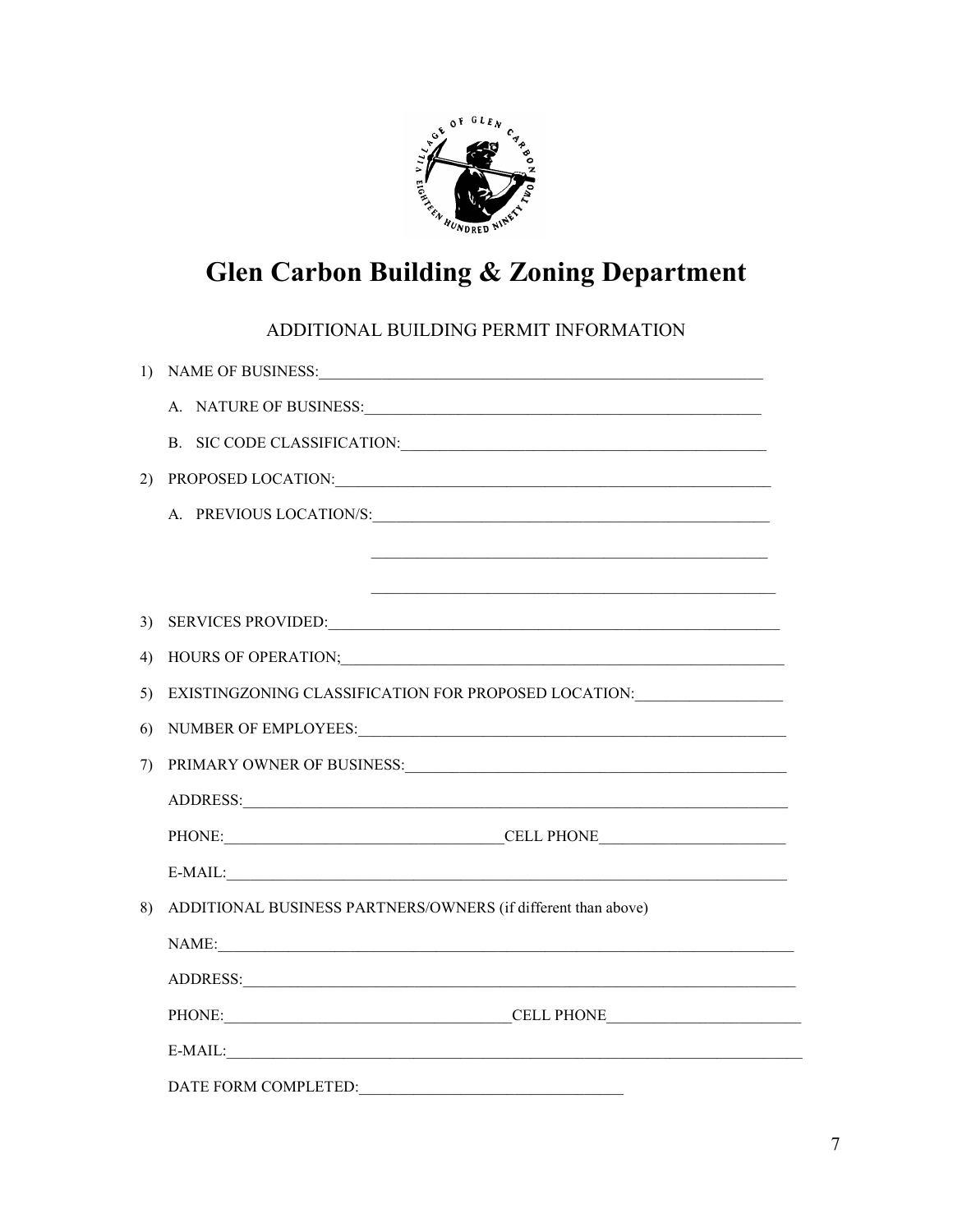## BUILDING PERMIT CHECKLIST

|               | Is this technical submission prepared, sealed and signed by all required licensed design professionals?                |          | $\mathrm{No}$                                                                                                                                                                                                                  |
|---------------|------------------------------------------------------------------------------------------------------------------------|----------|--------------------------------------------------------------------------------------------------------------------------------------------------------------------------------------------------------------------------------|
|               | Does the technical submission display the design professional's seal, signature, date of license, expiration           |          |                                                                                                                                                                                                                                |
|               | date and current date?                                                                                                 |          | $Yes$ No $No$                                                                                                                                                                                                                  |
|               | Does the technical submission clearly show the project in its entirety, including but not limited to:                  |          |                                                                                                                                                                                                                                |
| a)            | The scope of work?                                                                                                     |          |                                                                                                                                                                                                                                |
| b)            | Building Code compliance?                                                                                              | Yes      |                                                                                                                                                                                                                                |
| c)            | Structural Integrity?                                                                                                  |          | $\mathrm{No}$                                                                                                                                                                                                                  |
| d)            | Life safety compliance?                                                                                                |          | $\mathrm{No}$                                                                                                                                                                                                                  |
| e)            | Accessibility compliance?                                                                                              |          |                                                                                                                                                                                                                                |
| f)            | Current Energy Code Compliance?                                                                                        |          | $\,$ No $\,$<br>No $\qquad \qquad$                                                                                                                                                                                             |
|               | Does the cover sheet include all required information including:                                                       |          |                                                                                                                                                                                                                                |
| a)            | Project identification                                                                                                 | Yes      | No                                                                                                                                                                                                                             |
| b)            | Project address & location map                                                                                         |          | No                                                                                                                                                                                                                             |
| c)            | Professional design firm identification                                                                                |          | No $\qquad \qquad$                                                                                                                                                                                                             |
| d)            | Listing of applicable codes utilized on the project                                                                    | Yes      | No $\qquad$                                                                                                                                                                                                                    |
| e)            | Design criteria listing indicating                                                                                     |          |                                                                                                                                                                                                                                |
|               | 1) Type of construction                                                                                                |          | No                                                                                                                                                                                                                             |
|               | 2) Use group (type of occupancy)                                                                                       | Yes      | $\mathrm{No}$                                                                                                                                                                                                                  |
|               | 3) Square footage and allowable area                                                                                   |          | No                                                                                                                                                                                                                             |
|               | 4) Allowable building height                                                                                           | Yes      | $\mathrm{No}$                                                                                                                                                                                                                  |
|               | 5) Seismic zone                                                                                                        | Yes      | No                                                                                                                                                                                                                             |
|               | 6) Occupant load                                                                                                       |          |                                                                                                                                                                                                                                |
|               | 7) Land use                                                                                                            | Yes      | No                                                                                                                                                                                                                             |
|               | 8) Parking loading requirements                                                                                        | Yes      | No                                                                                                                                                                                                                             |
| f)            | Index of all drawings                                                                                                  |          |                                                                                                                                                                                                                                |
| g)            | Seal/seals and original signature/signatures of the design professional of record Yes_______ No____                    |          |                                                                                                                                                                                                                                |
| h)            | All items required by local laws and regulations Yes No No                                                             |          |                                                                                                                                                                                                                                |
|               | Do the technical submissions include all the properly prepared required plan elements including but not<br>limited to: |          |                                                                                                                                                                                                                                |
|               | Property survey                                                                                                        |          | No                                                                                                                                                                                                                             |
| a)            | Site plan                                                                                                              | Yes      |                                                                                                                                                                                                                                |
| b)            |                                                                                                                        |          | No                                                                                                                                                                                                                             |
| $\mathbf{c})$ | Foundation plan                                                                                                        | Yes      | No                                                                                                                                                                                                                             |
| $\mathbf{d}$  | Floor plan/plans                                                                                                       | Yes      | No                                                                                                                                                                                                                             |
| e)            | Floor and roof framing plan                                                                                            | $Yes \_$ | No                                                                                                                                                                                                                             |
| f)            | <b>Exterior</b> elevations                                                                                             |          |                                                                                                                                                                                                                                |
| g)            | Building sections and wall sections                                                                                    |          | $\mathrm{No}$                                                                                                                                                                                                                  |
| h)            | Mechanical system                                                                                                      |          | No $\qquad \qquad$                                                                                                                                                                                                             |
| i)            | Plumbing system                                                                                                        |          | No strategies and the strategies of the strategies of the strategies of the strategies of the strategies of the strategies of the strategies of the strategies of the strategies of the strategies of the strategies of the st |
| j)            | Fire protection and alarm system                                                                                       | Yes      | No                                                                                                                                                                                                                             |
| $\mathbf{k}$  | Electrical system                                                                                                      | Yes      | No.                                                                                                                                                                                                                            |

• Does the technical submission include all the properly prepared required explanatory elements including but